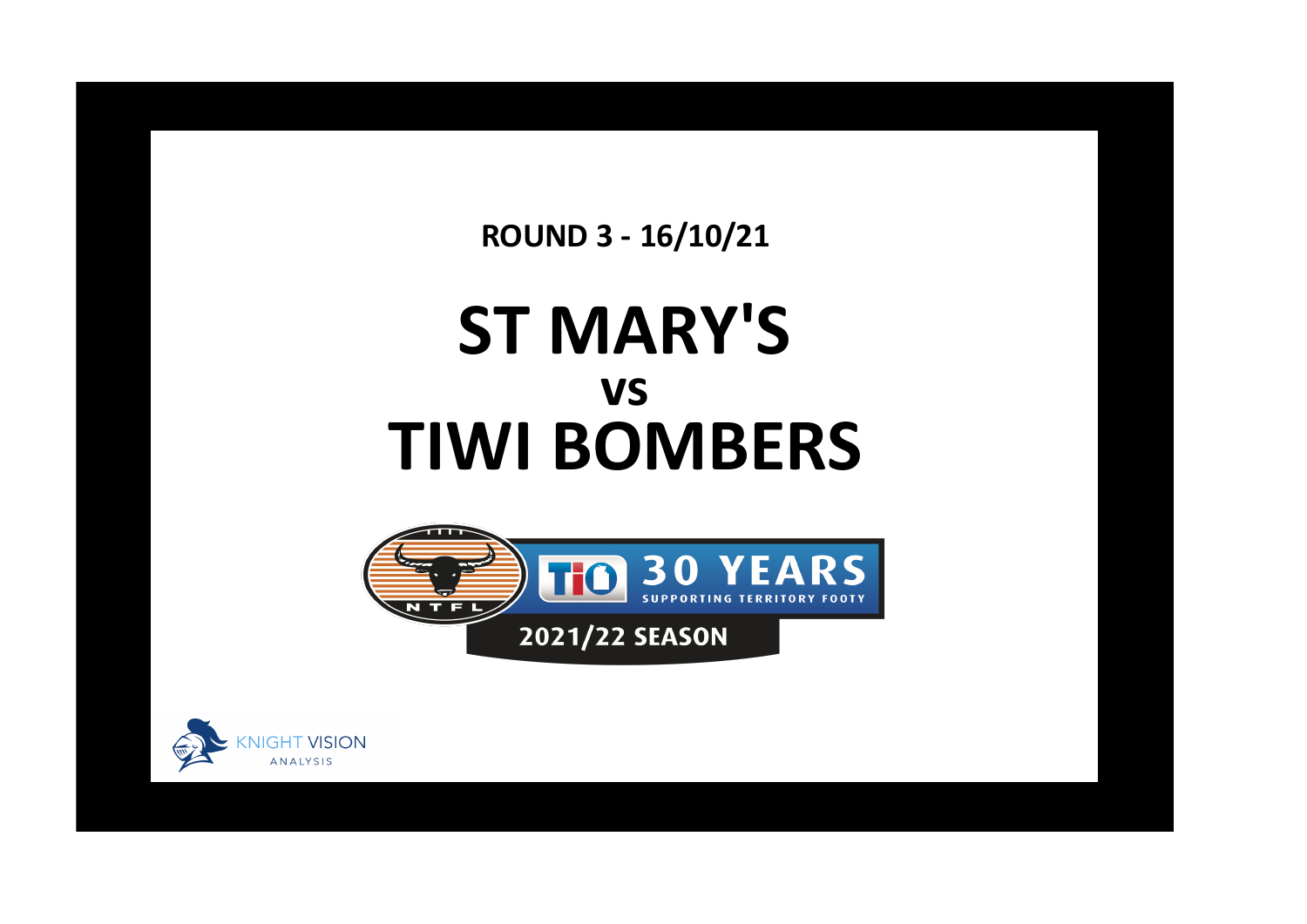|      |                         | <b>St Mary's</b>        |                |              |                          |                |                | <b>Tiwi Bombers</b>     |                         |                         |              |                | <b>Differential</b> |                |              |
|------|-------------------------|-------------------------|----------------|--------------|--------------------------|----------------|----------------|-------------------------|-------------------------|-------------------------|--------------|----------------|---------------------|----------------|--------------|
| Q1   | Q <sub>2</sub>          | Q <sub>3</sub>          | Q4             | <b>TOTAL</b> |                          | Q1             | Q <sub>2</sub> | Q <sub>3</sub>          | Q <sub>4</sub>          | <b>TOTAL</b>            | Q1           | Q <sub>2</sub> | Q <sub>3</sub>      | Q <sub>4</sub> | <b>TOTAL</b> |
| 51   | 66                      | 43                      | 62             | 222          | <b>Kicks</b>             | 46             | 31             | 40                      | 31                      | 148                     | $+5$         | $+35$          | $+3$                | $+31$          | $+74$        |
| 39   | 29                      | 27                      | 40             | 135          | <b>Handballs</b>         | 16             | 14             | 8                       | 9                       | 47                      | $+23$        | $+15$          | $+19$               | $+31$          | $+88$        |
| 90   | 95                      | 70                      | 102            | 357          | <b>Disposals</b>         | 62             | 45             | 48                      | 40                      | 195                     | $+28$        | $+50$          | $+22$               | $+62$          | $+162$       |
| 1.31 | 2.28                    | 1.59                    | 1.55           | 1.64         | <b>K:H Ratio</b>         | 2.88           | 2.21           | 5.00                    | 3.44                    | 3.15                    | $-1.57$      | $+0.06$        | $-3.41$             | $-1.89$        | $-1.50$      |
| 73%  | 76%                     | 63%                     | 60%            | 68%          | Kick Eff. %              | 59%            | 58%            | 75%                     | 61%                     | 64%                     | $+14%$       | +18%           | $-12%$              | $-2%$          | $+5%$        |
| 97%  | 83%                     | 85%                     | 93%            | 90%          | <b>Handball Eff. %</b>   | 81%            | 71%            | 75%                     | 78%                     | 77%                     | $+16%$       | $+11%$         | $+10%$              | $+15%$         | $+14%$       |
| 5    | 5                       | 5                       | 5              | 20           | <b>Clangers</b>          | 8              | 4              | 4                       | 6                       | 22                      | $-3$         | $+1$           | $+1$                | $-1$           | $-2$         |
| 30   | 35                      | 29                      | 31             | 125          | <b>Cont. Poss</b>        | 19             | 19             | 16                      | 19                      | 73                      | $+11$        | $+16$          | $+13$               | $+12$          | $+52$        |
| 62   | 61                      | 42                      | 72             | 237          | <b>Unc. Poss</b>         | 40             | 27             | 36                      | 21                      | 124                     | $+22$        | $+34$          | $+6$                | $+51$          | $+113$       |
| 22   | 35                      | 15                      | 26             | 98           | <b>Marks</b>             | 19             | 9              | 25                      | 11                      | 64                      | $+3$         | $+26$          | $-10$               | $+15$          | $+34$        |
| 22   | 31                      | 12                      | 23             | 88           | <b>Unc. Marks</b>        | 17             | 9              | 23                      | 8                       | 57                      | $+5$         | $+22$          | $-11$               | $+15$          | $+31$        |
| 0    | 4                       | 3                       | 3              | 10           | <b>Cont. Marks</b>       | $\overline{2}$ | $\Omega$       | $\overline{2}$          | 3                       | $\overline{\mathbf{z}}$ | $-2$         | $+4$           | $+1$                | $\mathbf 0$    | $+3$         |
| 4    | 3                       | $\overline{2}$          | $\overline{2}$ | 11           | <b>Int. Marks</b>        | 3              | $\overline{2}$ | 3                       | 4                       | 12                      | $+1$         | $+1$           | $-1$                | $-2$           | $-1$         |
| 4    | $\overline{7}$          | $\overline{\mathbf{z}}$ | 6              | 24           | <b>F50 Marks</b>         | 5              | $\overline{2}$ | 1                       | 1                       | 9                       | $-1$         | $+5$           | $+6$                | $+5$           | $+15$        |
| 35   | 24                      | 23                      | 36             | 118          | <b>Handball Receives</b> | 12             | 8              | 5                       | 6                       | 31                      | $+23$        | $+16$          | $+18$               | $+30$          | $+87$        |
| 23   | 21                      | 21                      | 23             | 88           | <b>Groundball Gets</b>   | 11             | 17             | 12                      | 13                      | 53                      | $+12$        | $+4$           | $+9$                | $+10$          | $+35$        |
| 12   | 5                       | $\overline{7}$          | $\overline{7}$ | 31           | <b>Hitouts</b>           | 4              | 9              | 6                       | 5                       | 24                      | $+8$         | $-4$           | $+1$                | $+2$           | $+7$         |
| 11   | 14                      | 9                       | 8              | 42           | <b>Clearances</b>        | 4              | $\overline{2}$ | 2                       | 5                       | 13                      | $+7$         | $+12$          | $+7$                | $+3$           | $+29$        |
| 10   | 8                       | 8                       | 5              | 31           | <b>Tackles</b>           | 6              | 8              | 6                       | 3                       | 23                      | $+4$         | $\mathbf{0}$   | $+2$                | $+2$           | $+8$         |
| 6    | 6                       | $\overline{2}$          | 4              | 18           | <b>One Percenters</b>    | 6              | 7              | 4                       | $\overline{\mathbf{z}}$ | 24                      | $\mathbf{0}$ | $-1$           | $-2$                | $-3$           | $-6$         |
| 4    | $\overline{\mathbf{3}}$ | $\mathbf{2}$            | $\overline{2}$ | 11           | <b>Spoils</b>            | 5              | 4              | $\overline{2}$          | 4                       | 15                      | $-1$         | $-1$           | $\mathbf{0}$        | $-2$           | $-4$         |
| 11   | 11                      | $\overline{\mathbf{z}}$ | 10             | 39           | <b>Frees For</b>         | 6              | 4              | 4                       | 5                       | 19                      | $+5$         | $+7$           | $+3$                | $+5$           | $+20$        |
| 6    | 4                       | 4                       | 5              | 19           | <b>Frees Against</b>     | 11             | 11             | 7                       | 10                      | 39                      | $-5$         | $-7$           | $-3$                | $-5$           | $-20$        |
| 19   | 16                      | 18                      | 18             | 71           | <b>Inside 50s</b>        | 5              | 10             | 5                       | 10                      | 30                      | $+14$        | $+6$           | $+13$               | $+8$           | $+41$        |
| 4    | 8                       | $\overline{\mathbf{3}}$ | 8              | 23           | <b>Rebound 50s</b>       | 9              | 9              | 12                      | 10                      | 40                      | $-5$         | $-1$           | $-9$                | $-2$           | $-17$        |
| 63%  | 63%                     | 61%                     | 61%            | 62%          | Score / I50 %            | 20%            | 50%            | 60%                     | 30%                     | 40%                     | +43%         | $+13%$         | $+1%$               | +31%           | $+22%$       |
| 9    | $\overline{7}$          | 6                       | $\overline{7}$ | 29           | Goals                    | 1              | 3              | $\overline{\mathbf{2}}$ | 1                       | $\overline{7}$          | $+8$         | $+4$           | +4                  | $+6$           | $+22$        |
| 3    | 3                       | 5                       | 4              | 15           | <b>Behinds</b>           | 0              | $\overline{2}$ | 1                       | $\mathbf{2}$            | 5                       | $+3$         | $+1$           | +4                  | $+2$           | $+10$        |
| 57   | 45                      | 41                      | 46             | 189          | <b>Score</b>             | 6              | 20             | 13                      | 8                       | 47                      | $+51$        | $+25$          | $+28$               | $+38$          | $+142$       |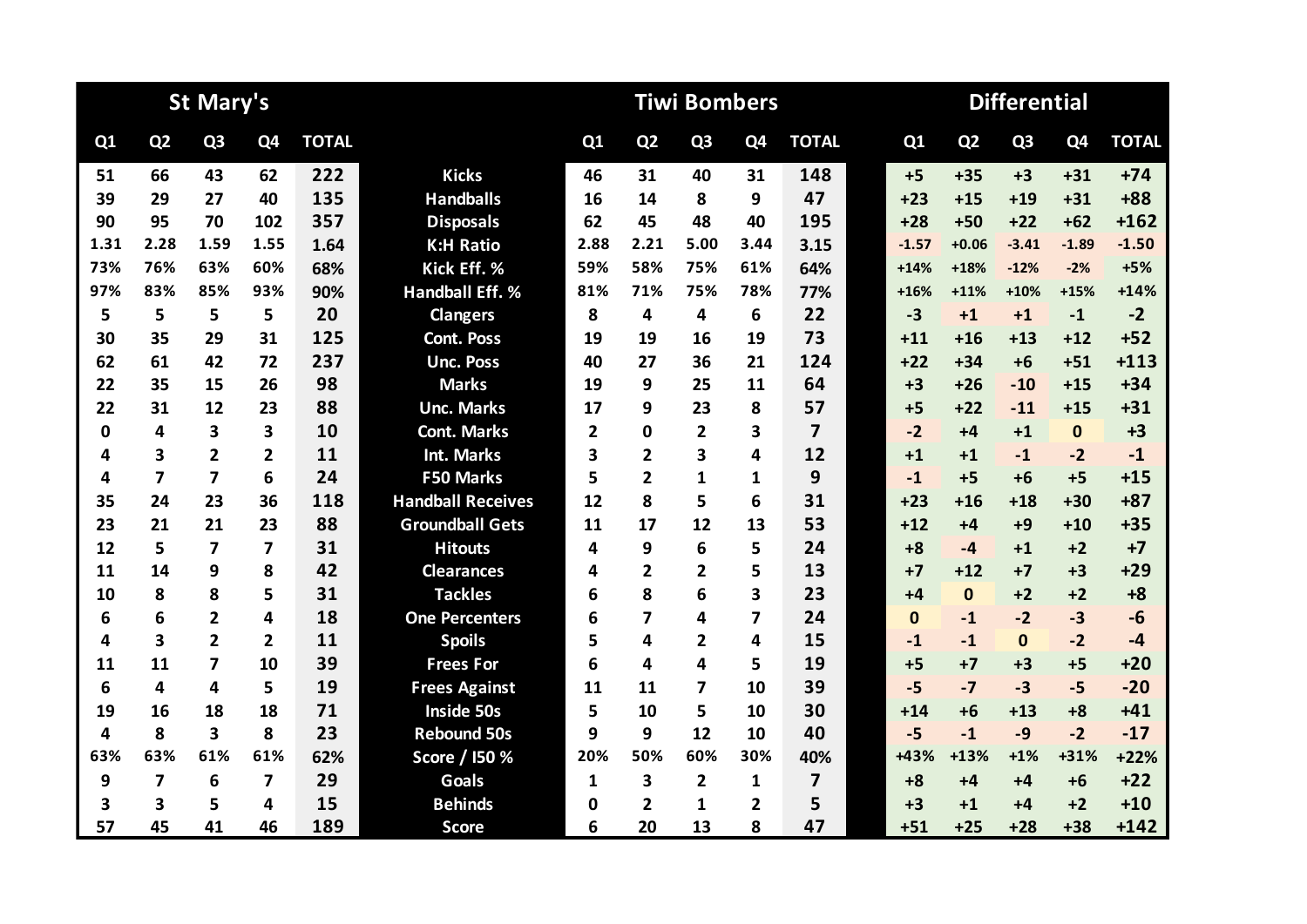|                       |       |       |     |           |             |      |       |     |       |       |      |              | St Mary's  |     |        |      |            |      |    |              |       |                |            |            |       |              |           |
|-----------------------|-------|-------|-----|-----------|-------------|------|-------|-----|-------|-------|------|--------------|------------|-----|--------|------|------------|------|----|--------------|-------|----------------|------------|------------|-------|--------------|-----------|
| <b>Player</b>         | К     | н     | D   |           | KE% HE% CLG |      | CP    | UP  | М     | UM    | CM   |              | IM F50M HR |     | GBG HO |      | <b>CLR</b> | т    | 1% | <b>SP</b>    | FF.   | FA             | <b>I50</b> | <b>R50</b> | G     | В            | <b>SA</b> |
| 17 J Smithson         | 12    | 15    | 27  | 67%       | 93%         | 3    | 11    | 16  | 7     | 5     | 2    | 1            | 3          | 9   | 7      | 0    | 3          | 3    | 0  | 0            | 2     | 0              | 5          | 0          | 2     | $\mathbf{1}$ | 2         |
| 24 J Calder           | 17    | 8     | 25  | 82%       | 75%         | O    | 9     | 16  | 12    | 8     | 4    | 0            | 12         | 5   |        | 4    | Ω          | 0    |    | 0            |       | 2              | C          | 0          | 10    | 3            | 4         |
| 04 N Paredes          | 15    | 9     | 24  | 60%       | 100%        | 1    | 12    | 12  | 5     | 4     | 1    | 0            | 1          | 8   | 8      | 0    | 6          | 2    | 0  | 0            | 3     | 0              | 11         | 0          | 2     | 0            | 5         |
| 33 J Cheek            | 16    | 6     | 22  | 69%       | 100%        | 0    | 12    | 10  | 1     | 1     | 0    | 0            | 0          |     |        | 0    | 4          | 2    | 0  | 0            | 5     | 0              | 4          | 2          | 0     | 1            | 0         |
| 38 L Jellyman-Turner  | 17    | 5     | 22  | 47%       | 100%        | 2    | 8     | 15  | 6     | 5     | 1    | 2            |            | 7   | 5      | 0    | 5          | 2    | 2  | 1            | 3     | 0              | 5          | 4          | 0     | 2            | 1         |
| 40 J Kluske           | 13    | 9     | 22  | 77%       | 89%         | 1    | 8     | 15  | 8     | 7     |      |              | 2          | 6   | 6      | 0    | 5          | 2    | Ω  | 0            |       | 1              | 4          | 0          | 1     | 1            | 1         |
| 06 S Edwards          | 16    | 4     | 20  | 56%       | 75%         | 0    | 7     | 12  | 5     | 5     | 0    | 0            | 2          | 6   |        | 1    |            | 1    | 1  | 0            |       | 1              | 5          | 0          | 4     | 3            | 3         |
| 11 N Yarran           | 12    | 8     | 20  | 75%       | 88%         | 1    | 9     | 12  | 9     | 9     | 0    | $\mathbf{1}$ |            | 3   |        | 0    |            | 3    | 0  | 0            | 2     | 1              |            | 0          | 1     | 0            | 5         |
| 03 Lachlan Taylor     | 9     | 10    | 19  | 33%       | 100%        | 2    | 2     | 17  | 4     | 4     | 0    | 1            | 0          | 11  | 1      | 0    | 0          | 3    | 3  | 2            | 2     | $\overline{2}$ | 6          | 0          | 0     | 0            | 1         |
| 29 G McMurtrie        | 10    | 8     | 18  | 60%       | 88%         | 3    | 9     | 9   | 4     | 3     |      | 1            |            | 4   | 6      | 0    |            | 1    |    | 1            | 2     | 2              | 3          | 1          | 1     | 0            | 1         |
| 05 X Vallejo          | 10    |       | 17  | 70%       | 100%        | 0    | 3     | 14  | 7     | 7     | 0    | 0            | 0          | 7   | 3      | 0    | 2          | 2    | 0  | 0            | 0     | 0              | 4          | 1          | 0     | 0            | 2         |
| 30 M Green            | 12    | 5     | 17  | 67%       | 100%        | 1    | 2     | 15  | 5     | 5     | 0    | 2            | 0          | 10  |        | 1    |            | 4    | ი  | 0            |       | 1              |            | 5          | 0     | 0            | 1         |
| 22 P Cockatoo-Collins | 9     | 5     | 14  |           | 56% 100%    | 1    | 3     | 12  | 4     | 4     | 0    | 0            | 0          | 8   | 3      | 0    | 1          | 0    | 1  | 1            | 0     | $\Omega$       | 4          | 0          | 1     | $\mathbf{1}$ | 1         |
| 26 H Labastida        | 3     | 10    | 13  | 100% 100% |             | 0    | 7     | 6   | 3     | 3     | 0    | 0            | 0          | 2   | 5      | 0    |            | 1    | 0  | 0            | 2     | 0              | 1          | 0          | 1     | 0            | 0         |
| 01 Jacob Long         | 10    | 2     | 12  | 90%       | 50%         | 0    | 1     | 11  | 2     | 2     | 0    | 0            | 0          | 6   | 0      | 0    | 0          | 1    | 0  | 0            | 3     | 2              | 2          | 3          | 2     | 0            | 2         |
| 42 A Wilson           | 8     | 3     | 11  | 50%       | 67%         | 2    | 3     | 8   | 1     | 1     | 0    | 0            | 1          | 6   | 3      | 0    | 0          | 0    | 0  | 0            | 0     | 1              | 3          | 0          | 3     | 0            | 3         |
| 12 I Baldock          | 4     | 6     | 10  | 100%      | 67%         | 2    | 5     | 5   | 1     | 1     | 0    | 0            | 0          | 4   | 4      | 0    | 0          | 1    | 0  | 0            | 1     | 0              | 1          | 0          | 1     | 0            | 1         |
| 35 M Wilkinson        | 8     | 2     | 10  | 88%       | 100%        | 0    | 1     | 10  | 4     | 4     | 0    | 0            | 0          | 0   | 1      | 0    |            | 0    | 0  | 0            | Δ     | 0              | 1          | 3          | 0     | 0            | 0         |
| 34 T Hemsley          | 5     | 4     | 9   | 60%       | 50%         | 1    | 4     | 5   | 3     | 3     | 0    | 0            | 0          | 2   | 3      | 0    | 2          | 2    | 3  | 2            | 1     | $\overline{2}$ | 1          | 0          | 0     | 0            | 0         |
| 31 Z Robinson         | 7     | 1     | 8   |           | 86% 100%    | 0    | 2     | 6   | 3     | 3     | 0    | 2            | 0          | 2   |        | 0    | 0          | 1    | 3  | 3            |       | 1              | 0          | 2          | 0     | 0            | 0         |
| 20 R Smith            | 2     | 5     | 7   | 50%       | 100%        | 0    | 5     | 3   | 0     | 0     | 0    | 0            | 0          | 3   | 4      | 25   | 4          | 0    | 2  | $\mathbf{1}$ | 1     | 3              | 2          | 0          | 0     | 0            | 0         |
| 39 B Browne           | 5     | 2     | 7   |           | 100% 100%   | 0    | 2     | 5   | 2     | 2     | 0    | 0            | 0          | 2   | 1      | 0    | 0          | 0    | 0  | 0            | 2     | 0              | 0          | 2          | 0     | 0            | 0         |
|                       |       |       |     |           |             |      |       |     |       |       |      |              |            |     |        |      |            |      |    |              |       |                |            |            |       |              |           |
| <b>SMFC</b>           | 222   | 135   | 357 | 68%       | 90%         | 20   | 125   | 237 | 98    | 88    | 10   | 11           | 24         | 118 | 88     | 31   | 42         | 31   | 18 | 11           | 39    | 19             | 71         | 23         | 29    | 15           | 33        |
| <b>TIWI</b>           | 148   | 47    | 195 |           | 64% 77%     | 22   | 73    | 124 | 64    | 57    | 7    | 12           | 9          | 31  | 53     | 24   | 13         | 23   | 24 | 15           | 19    | 39             | 30         | 40         | 7     | 5            | 7         |
| <b>Differential</b>   | $+74$ | $+88$ | ### | +5%       | $+14%$      | $-2$ | $+52$ | ### | $+34$ | $+31$ | $+3$ | $-1$         | $+15$      | +87 | $+35$  | $+7$ | $+29$      | $+8$ | -6 | -4           | $+20$ | $-20$          | $+41$      | $-17$      | $+22$ | $+10$        | $+26$     |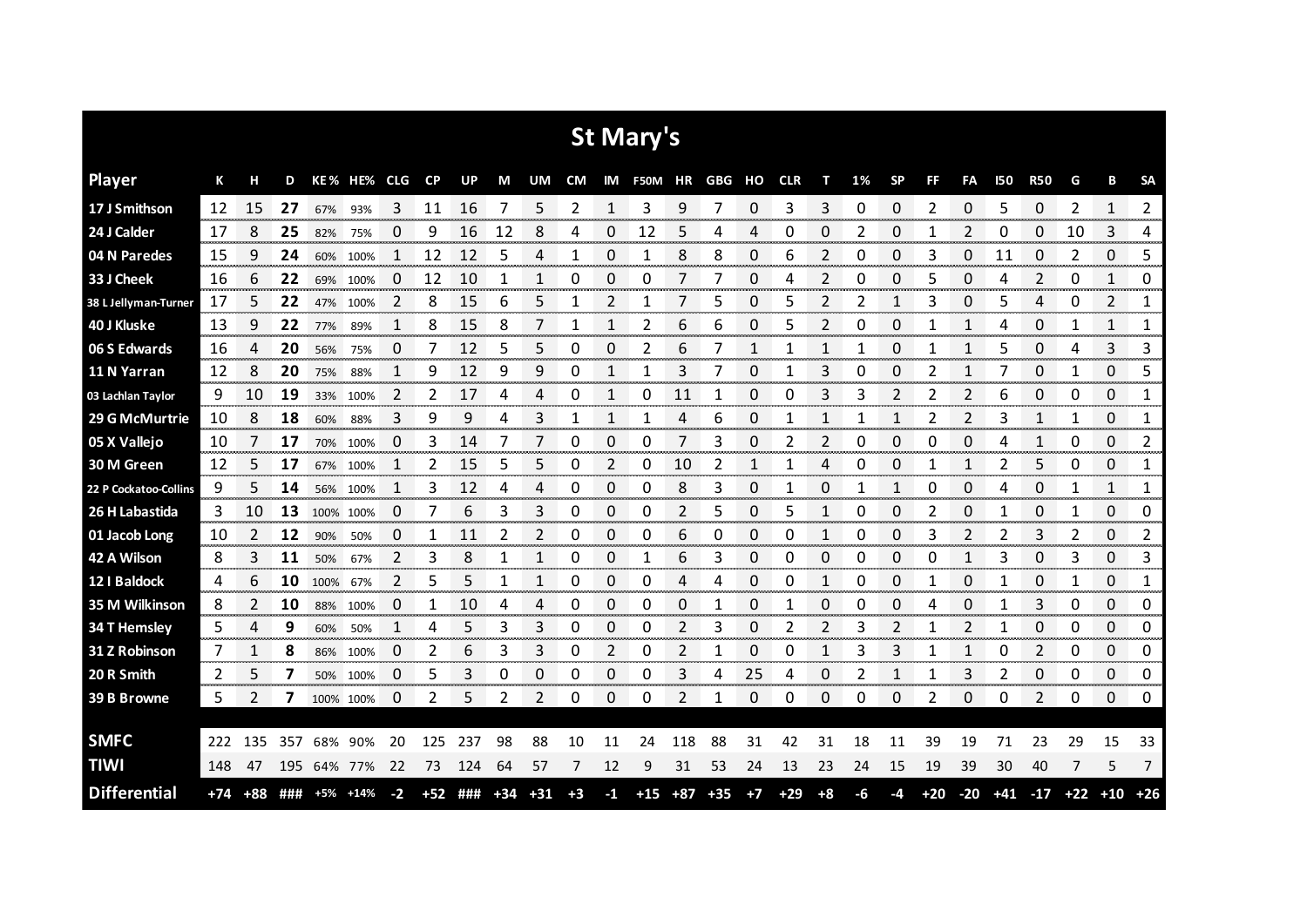|                        |     |             |                  |     |             |                |           |              |       |                  |              |                | <b>Tiwi Bombers</b> |              |       |      |            |    |      |           |              |                |            |                |       |                     |                             |
|------------------------|-----|-------------|------------------|-----|-------------|----------------|-----------|--------------|-------|------------------|--------------|----------------|---------------------|--------------|-------|------|------------|----|------|-----------|--------------|----------------|------------|----------------|-------|---------------------|-----------------------------|
| <b>Player</b>          | К   | н           | D                |     | KE% HE% CLG |                | <b>CP</b> | UP           | M     | UM               | CM           |                | IM F50M HR GBG      |              |       | но   | <b>CLR</b> | т  | 1%   | <b>SP</b> | FF           | FA             | <b>150</b> | <b>R50</b>     | G     | В                   | <b>SA</b>                   |
| 23 N Hooker            | 12  | 4           | 16               | 92% | 75%         | 0              | 6         | 9            | 2     | 1                | $\mathbf{1}$ | 0              | 0                   | 2            | 5     | 0    | 3          | 2  | 1    | 1         | 0            | 1              | 3          | 3              | 1     | $\Omega$            | 0                           |
| 05 K Kantilla          | 9   | 5           | 14               | 78% | 100%        | 1              | 6         | 7            | 6     | 5                | 1            | 0              | 4                   | 1            | 5     | 0    | 0          | 1  | 1    | 0         | 0            | 3              | 4          | 0              | 2     | 0                   | 1                           |
| 09 E Puruntatameri     | 7   |             | 14               | 43% | 57%         | 0              | 10        | 5            | 1     | 1                | 0            | 1              | 0                   | 1            | 8     | 0    | 4          | 0  | 3    | 0         | 4            | 3              | 4          | 1              | 0     | 0                   | 1                           |
| 32 H McCarthy          | 9   | 5.          | 14               | 56% | 80%         | 4              | 6         | 8            | 3     | 3                | 0            | 0              | 0                   | 1            | 4     | 1    | 0          | 0  |      | 6         | 2            | 4              | 0          | 8              | 0     | 0                   | 0                           |
| 18 M Dunn              | 10  | 3           | 13               | 50% | 67%         | 2              | 4         | 10           | 7     | 7                | 0            | $\overline{2}$ | 0                   | $\mathbf{1}$ | 4     | 0    | 1          | 1  | 0    | 0         | $\mathbf{1}$ | 3              | 2          | 3              | 0     | $\mathbf{1}$        | 0                           |
| 50 B Kantilla          | 12  | 1           | 13               | 75% | 100%        | 0              | 4         | 10           | 6     | 5                | 1            | 3              | 0                   | 3            | 2     | 0    | 0          | 3  | 2    | 1         | 2            | 3              | 0          | 6              | 0     | 0                   | 0                           |
| 02 D Kruse             | 11  |             | 12               | 82% | 0%          |                | 2         | 10           | 2     | 2                | 0            | 0              | 0                   | 2            | 2     |      | 0          | 0  |      | 2         | 0            | $\mathbf{1}$   |            | 7              | 0     | 0                   | 0                           |
| 03 Douglas Cunningham  | 9   | 3           | 12               | 67% | 33%         |                | 7         | 5            | 3     | 3                | 0            | 0              | 0                   | 1            | 5     | 0    | 1          | 3  |      | 1         | 3            | 1              | 2          | 1              | 0     | 0                   | 0                           |
| 29 G Puruntatameri     | 8   | 2           | 10               | 88% | 100%        | 0              | 1         | 8            | 7     | 7                | 0            | 3              | 0                   | 0            |       | 0    | 0          | 1  |      | 0         | 0            | $\mathbf{1}$   | 0          | 4              | 0     | 0                   | 0                           |
| 31 S Babui             | 9   | 1           | 10               | 56% | 100%        |                | 1         |              | 3     | 3                | 0            | 0              | 0                   | 2            | 0     | 0    | 0          | 2  |      | 1         |              | 1              | 0          | 3              | 0     | 0                   | 0                           |
| 25 S Austral           | 8   |             | 9                | 50% | 100%        | 2              | 4         | 4            | 5     | 4                | 1            | 1              | 0                   | 0            | 2     |      | 0          | 1  | 3    | 2         |              | 0              | 0          | 1              | 0     | 0                   | 0                           |
| 10 M Thompson          | 5   | 3           | 8                | 40% | 33%         | 3              | 1         |              | 3     | 3                | 0            | 1              | 0                   | 3            |       | 0    | 0          | 0  | 0    | 0         | 0            | 1              | 3          | 0              | 0     | 0                   | 0                           |
| 08 W Manson            | 4   | 2           | 6                | 25% | 100%        | $\overline{2}$ | 4         | 2            | 3     |                  | 2            | 0              | 3                   | 0            | 2     | 3    | 1          | 0  | 0    | 0         | 0            | $\overline{2}$ |            | 0              | 0     | 1                   | 1                           |
| 26 Cecil Puruntatameri | 6   | 0           | 6                | 50% | #####       | 2              | 4         |              | 2     |                  | 1            | 1              | 0                   | 1            | 3     | 0    | 0          | 0  |      | 0         | 0            | 0              | 2          | 1              | 1     | 1                   | 0                           |
| 39 J Lock              | 5   |             | 6                | 20% | 100%        | 1              | 1         | 5            |       |                  | 0            | 0              | 0                   | 3            |       | 16   | 0          |    |      |           | 0            | 1              |            | 0              | 0     | 0<br><b>Service</b> | 0<br><b>Service Company</b> |
| 04 N Tiploura          | 5   | 0           | 5                |     | 100% #####  | 0              | 0         | 5            | 3     | 3                | 0            | 0              | 0                   |              | 0     | 0    | O          | 0  | Ω    | 0         | 0            | 0              |            | 0              | 0     | 0<br>mmmm           | 1<br><b>CONTRACTOR</b>      |
| 19 P Tipungwuti        | 4   | 1           | 5                | 50% | 100%        | 0              | 5         | 1            | 0     | 0<br>ana amin'ny | 0            | 0              | 0                   |              | 3     | 0    | 0          |    | 0    | 0         | 2            | 5              |            | 0<br>ananana a | 1     | 1                   | 1                           |
| 06 P Heenan            | 4   | 0           | 4                | 50% | #####       |                | 1         |              | 0     | 0                | 0            | 0              | O                   | 4            |       | O    |            |    | 0    | 0         |              | 3              |            |                | 0     | 0                   | 1                           |
| 07 H Bolton            | 2   | 2           | 4                |     | 100% 100%   | 0              | 2         | 3            | 0     | 0                | 0            | 0              | 0                   | 3            | 2     | 0    | 0          | 2  | 0    | 0         |              | 2              | 2          | 0              | 1     | 0                   | 1                           |
| 21 D Puautjimi         | 3   | $\mathbf 1$ | 4                | 67% | 100%        | 0              | 1         | 3            | 2     | 2                | 0            | 0              | 1                   | 1            | 1     | 0    | 0          | 1  | 0    | 0         | 0            | 1              | 0          | 0              | 1     | 0                   | 0<br>mono.                  |
| 30 J Salzgeber         | 0   | 4           | 4                |     | ##### 100%  | 0              | 2         | 4            | 4     | 4                | 0            | 0              | 0                   | 0            | 0     | 2    | 2          | 1  | 0    | 0         | 2            | 2              | 0          | 1              | 0     | 0                   | 0                           |
| 43 E Fletcher          | 2   | 0           | 2                | 0%  | #####       | 1              | 1         | 1            | 1     | 1                | 0            | 0              | 1                   | 0            | 1     | 0    | 0          | 1  | 0    | 0         | 0            | 0              | 1          | 0              | 0     | 1                   | 0                           |
|                        |     |             |                  |     |             |                |           |              |       |                  |              |                |                     |              |       |      |            |    |      |           |              |                |            |                |       |                     |                             |
| <b>TIWI</b>            | 148 | 47          | 195              | 64% | 77%         | 22             | 73        | 124          | 64    | 57               |              | 12             | 9                   | 31           | 53    | 24   | 13         | 23 | 24   | 15        | 19           | 39             | 30         | 40             |       | 5                   | 7                           |
| <b>SMFC</b>            | 222 | 135         | 357              |     | 68% 90%     | 20             | 125       | 237          | 98    | 88               | 10           | 11             | 24                  | 118          | 88    | 31   | 42         | 31 | 18   | 11        | 39           | 19             | 71         | 23             | 29    | 15                  | 33                          |
| <b>Differential</b>    | -74 |             | $-88 - 162 - 5%$ |     | $-14%$      | $+2$           |           | $-52$ $-113$ | $-34$ | $-31$            | $-3$         | $+1$           | $-15$               | $-87$        | $-35$ | $-7$ | $-29$      | -8 | $+6$ | $+4$      | $-20$        | $+20$          | $-41$      | $+17$          | $-22$ | $-10$               | $-26$                       |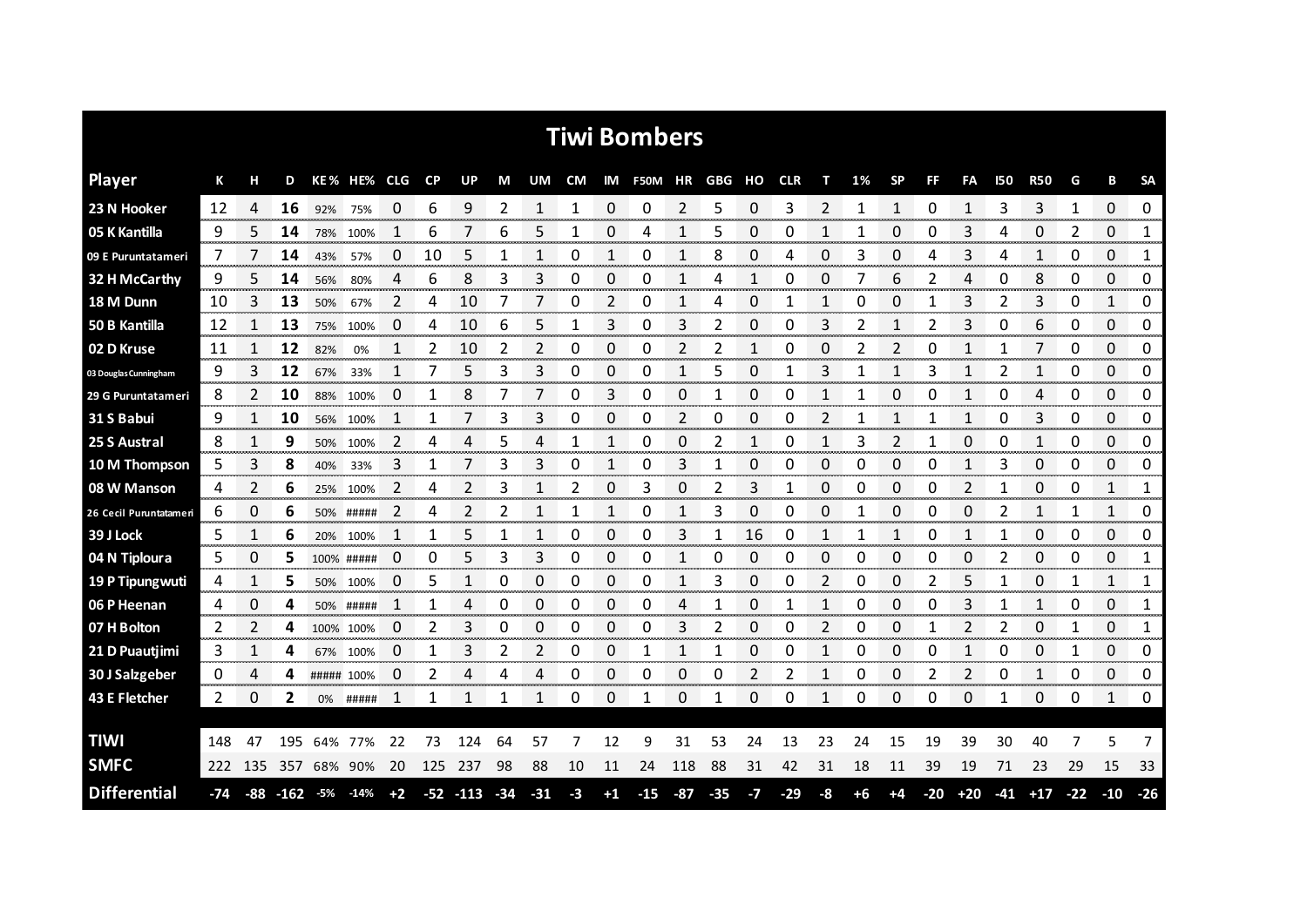|                        | <b>Score Sources</b> |             |
|------------------------|----------------------|-------------|
|                        | <b>SMFC</b>          | <b>TIWI</b> |
| <b>Turnover</b>        | 12.8.80              | 5.2.32      |
| <b>Stoppage</b>        | 16.7.103             | 2.1.13      |
| <b>Kick In</b>         | 1.0.6                | 0.2.2       |
| <b>TOTAL</b>           | 29.15.189            | 7.5.47      |
|                        | Defensive 50         |             |
| <b>Turnover</b>        | 5.0.30               | 2.0.12      |
| <b>Stoppage</b>        | 0.1.1                | 0.0.0       |
| <b>Kick In</b>         | 1.0.6                | 0.2.2       |
| <b>TOTAL</b>           | 6.1.37               | 2.2.14      |
|                        | <b>Midfield</b>      |             |
| <b>Turnover</b>        | 6.7.43               | 3.2.20      |
| <b>Centre Bounce</b>   | 12.1.73              | 1.0.6       |
| <b>B/ARC Stoppages</b> | 2.2.14               | 1.1.7       |
| <b>TOTAL</b>           | 20.10.130            | 5.3.33      |
|                        | <b>Forward 50</b>    |             |
| <b>Turnover</b>        | 1.1.7                | 0.0.0       |
| <b>Stoppage</b>        | 2.3.15               | 0.0.0       |
| <b>TOTAL</b>           | 3.4.22               | 0.0.0       |